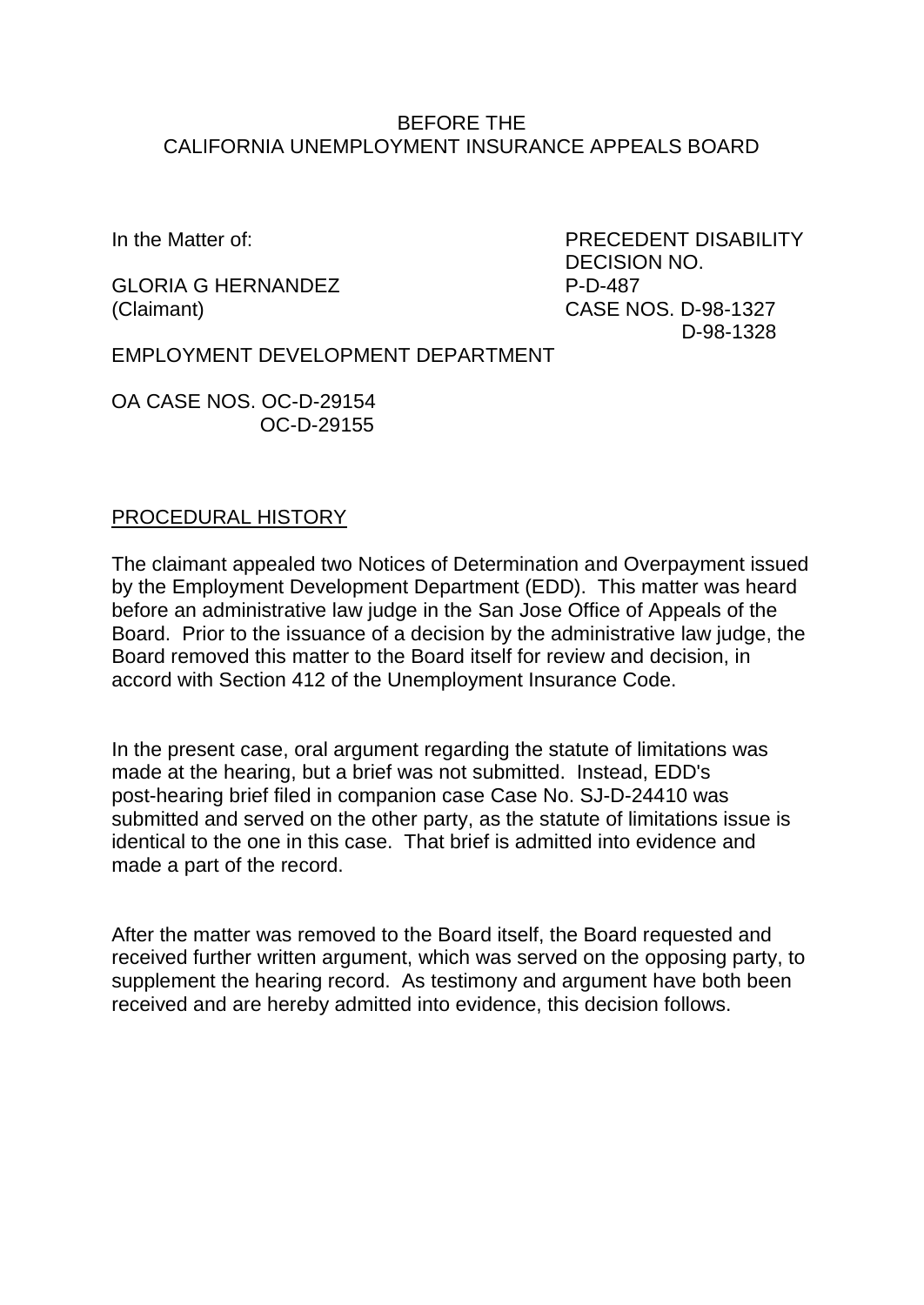## STATEMENT OF FACTS

The claimant appealed notices that held that she was:

- (1) Ineligible for disability insurance benefits beginning October 15, 1989; and beginning February 2, 1991, on the grounds that she had not been examined by or under the care of a physician during these periods, as required by section 2706-1(a), Title 22, California Code of Regulations;
- (2) Disqualified for benefits under section 2675 of the code beginning 1/31/98, until she has certified for benefits for 92 days in which she is otherwise eligible on the grounds that she made a willful false statement or willfully failed to report a material fact in order to obtain benefits;
- (3) Liable for repayment of overpayments in the amounts of \$4,927; and \$3,388.29 on the grounds that benefits were paid to her during the periods in question before it was determined that she was ineligible for such benefits; and
- (4) Liable for 30 percent penalty assessments under code section 2735.1 in the amounts of \$1,478.10 and \$1,016.49 on the grounds that the overpayments resulted from the claimant's false statements.

This claimant is one of more than 1000 claimants who have received Notices of Determination and Overpayment following the investigation, indictment, arrest, and criminal prosecution of Dr. Leslie Szalay, a chiropractor who certified the claims for disability benefits. In addition to Dr. Szalay, other personnel in the chiropractic office were also found guilty of fraud and criminal conspiracy. The facts are as follows.

In August 1991, a senior investigator for EDD was contacted by a supervisor in the San Jose state disability insurance field office and asked to investigate a large number of claims that had been submitted by the same chiropractor. The chiropractor, Dr. Szalay, was found to have submitted more disability insurance claims during the period in question than did all of the physicians combined from the local Kaiser hospital. Szalay certified an average of 25 claims per week during the period January 1, 1989 through June 1, 1992.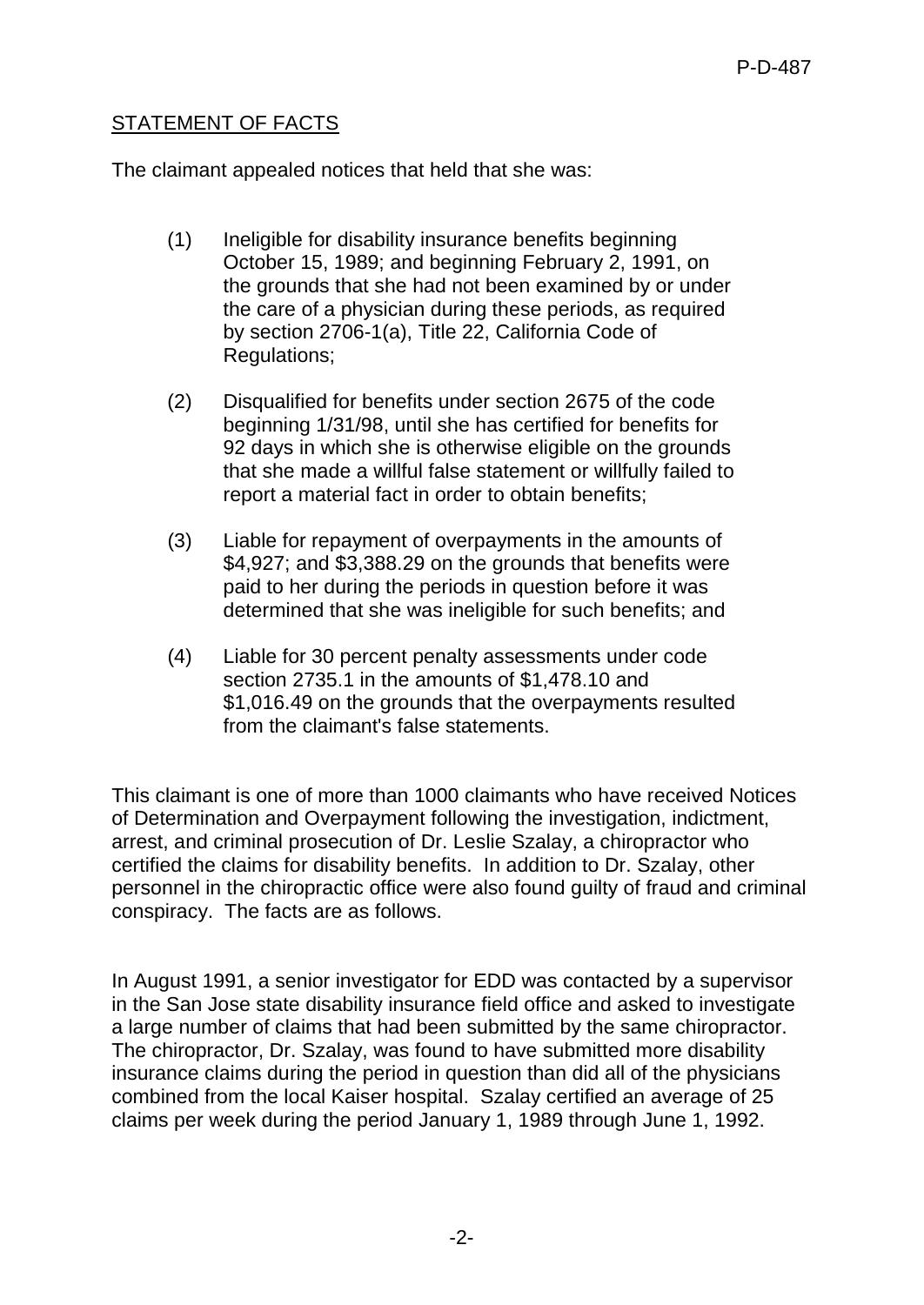The investigator's preliminary investigation disclosed that the questionable claims had certain similarities that made them suspect. Many contained the same diagnosis and/or prognosis. Often the claims used the same mailing address. The claims frequently included a request that the claim be backdated, resulting in a large first SDI check. When the claims contained a request for backdating, all indicated the delay in filing was not the fault of the claimant but rather was caused by the claim having been misplaced in Szalay's office.

In March 1992, a search warrant was served on Szalay' s office, as well as the residences of Szalay and other persons running the clinic. All records were seized in March 1992. Szalay's office was closed then, and he ceased doing business as of June 1, 1992.

In April 1993 the Santa Clara county grand jury issued seven indictments against Szalay and others connected to his office on charges that the disability insurance fund was defrauded in the amount of \$4.9 million dollars.

On July 18, 1994 Szalay pled guilty and admitted filing false disability insurance claims, making false medical certifications, and conspiring to file false disability insurance claims. He was sentenced in September 1994.

All but one of the others indicted entered into negotiated plea agreements between April 1993 and September 1994. Only one person, Julian DeMedeiros, chose to go to trial.

In June 1995 DeMedeiros, the chiropractic office manager, was found guilty of 72 counts of fraud and conspiracy. The case is presently believed to be on appeal.

On March 27, 1996 a judgment and victim restitution order was entered into, wherein Dr. Szalay agreed to repay EDD over \$5.2 million.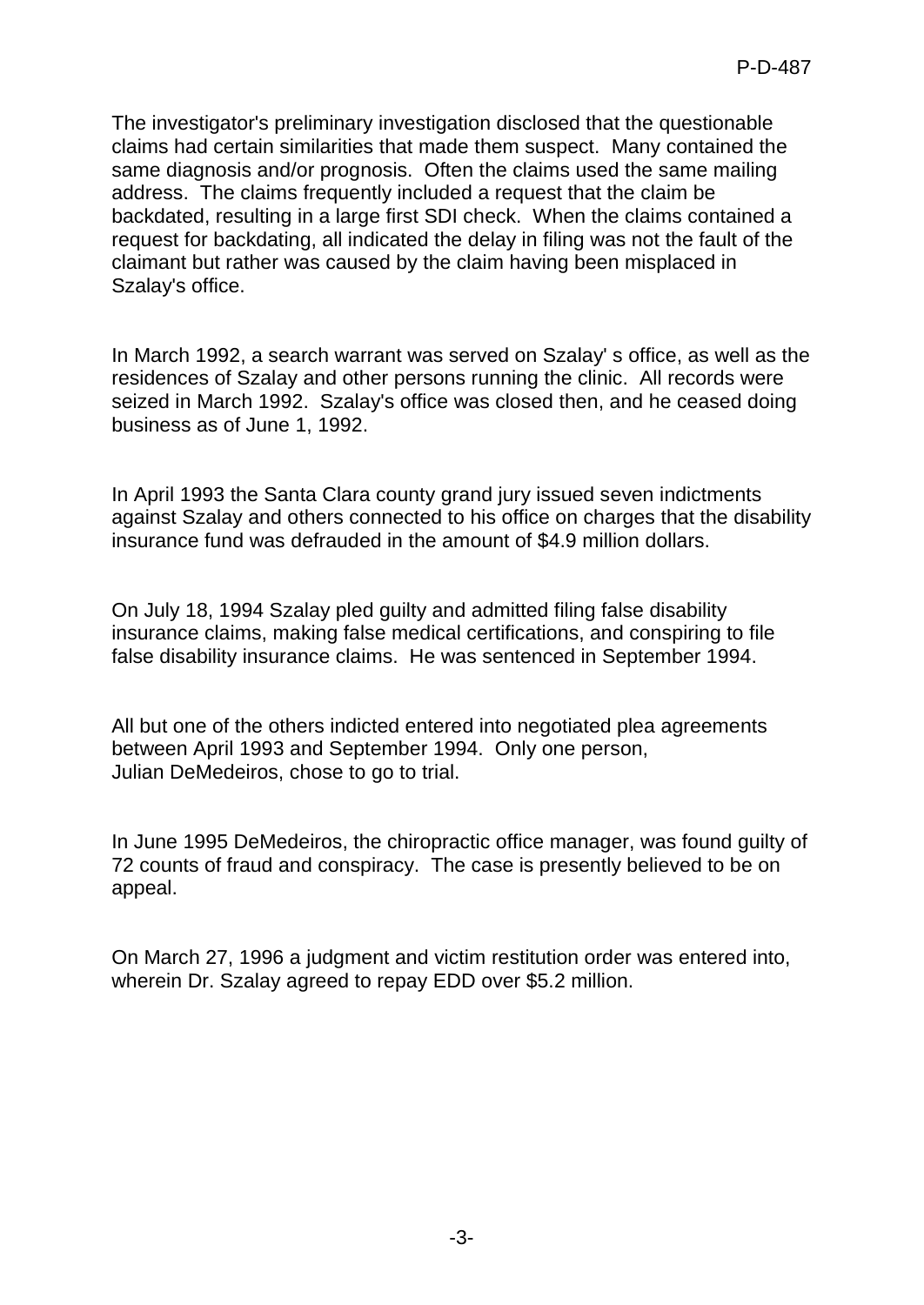On or about January 31, 1998, the above-mentioned notices of determination and overpayment were issued to each and every claimants who had filed a claim for disability insurance benefits certified by Dr. Szalay during the period in question. Although the grand jury proceedings started in March 1993, with an indictment issued against the chiropractor and office manager in April of 1993, EDD chose not to take administrative action until completion of the criminal action, at the request of the Santa Clara County District Attorney's Office.

The notices of determination and overpayments were issued to every person who had filed a claim for disability insurance benefits with Dr. Szalay as the treating physician. They were issued more than six years after the start of the initial investigation, more than five years after the search warrant was served and all medical records seized, and more than four years after the grand jury indictment of the chiropractor and office manager. Additionally, the determinations and notices of overpayment were issued more than three years after the chiropractor pled guilty in July 1994 to filing false disability insurance claims.

The issue to be resolved in this case is whether EDD's action in issuing the determinations and overpayments in January 1998 is barred by the statute of limitations. This issue must be resolved before the underlying merits of the cases can be reached.

EDD asserts that if there is fraud involved, then there is no statute of limitations to recover repayment of funds wrongfully distributed. Alternatively, if a statue of limitations applies, then EDD's actions fell within the time limits.

### REASONS FOR DECISION

The notices of overpayment were issued pursuant to Unemployment Insurance Code section 2736, which provides:

The Director of Employment Development Department shall determine the amount of the overpayment and shall notify the recipient of the basis of the overpayment determination. In the absence of fraud, misrepresentation, or willful nondisclosure, notice of the overpayment determination shall be mailed to or personally served on the recipient within two years after the beginning of the disability benefit period for which the overpayment was made.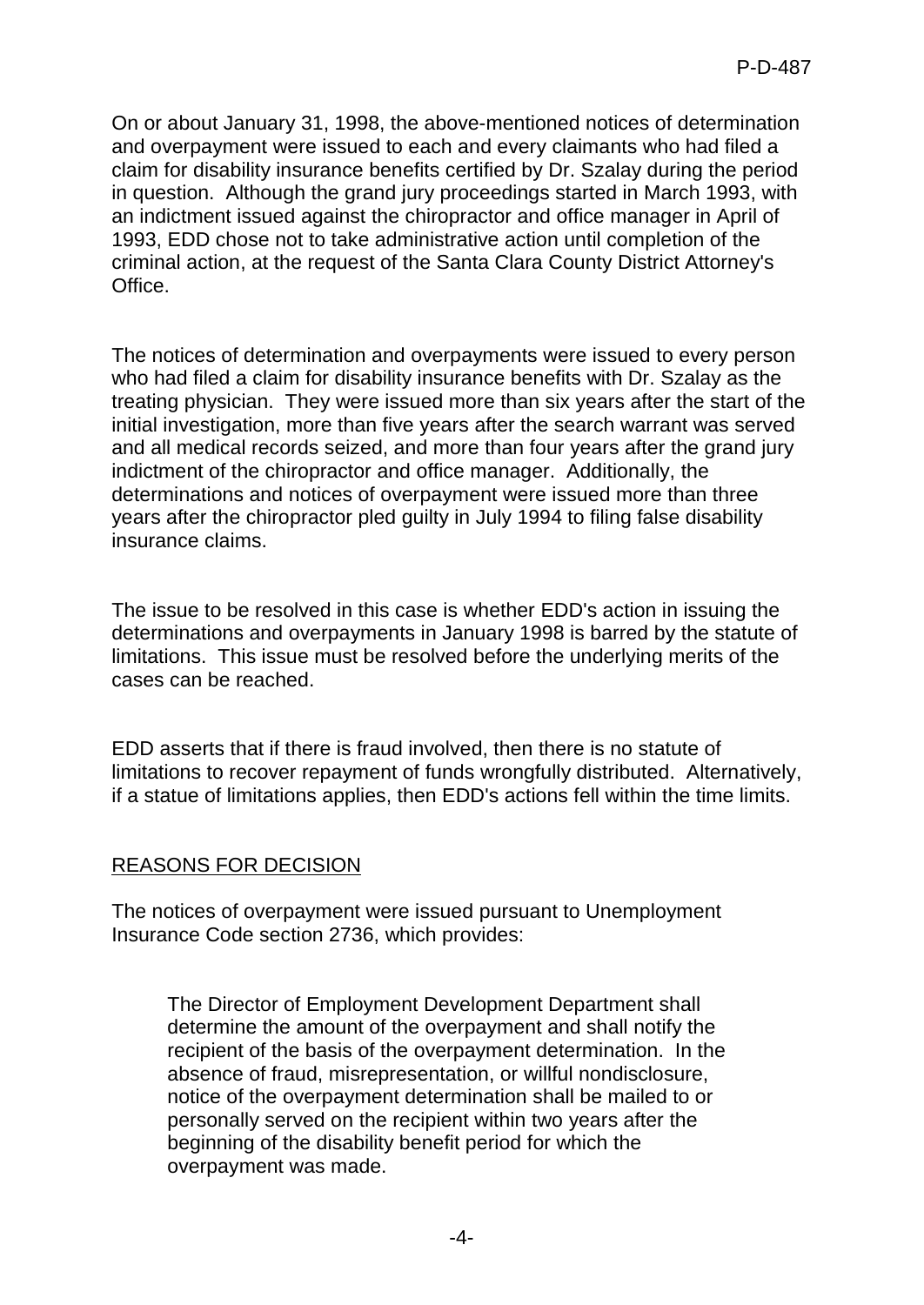The Department asserts that because section 2736 specifies a two-year time limit in the absence of fraud but is silent as to the limitation of the action in cases of fraud, by implication the Legislature intended there to be no limitation on actions involving fraud. This position is untenable for the following reasons.

# I. DUE PROCESS REQUIRES A TIME LIMITATION

In all of California criminal and civil law, there are only three acts which do not have any limitation: murder, embezzlement of public funds by a public official, and kidnapping.<sup>[1](#page-4-0)</sup>

Despite the egregious conduct alleged by the Department in the present action, it is not the type of action contemplated by the Legislature for which no statute of limitations applies.

Code of Civil Procedure (CCP) section 312 specifically provides:

Civil actions, without exception, can only be commenced within the periods prescribed in this title, after the cause of action shall have accrued, unless where, in special cases, a different limitation is prescribed by statute. $2$ 

Although the Legislature may expressly exclude the general provisions of the Code of Civil Procedure by statutes that provide their own limitations, this is not done by means of implication through silence on the issue. Rather,

"Prosecution for an offense punishable by death or by imprisonment in the state prison for life . . may be commenced at any time."

<span id="page-4-1"></span> $2$  The Code Commissioner Notes following that section states, "Statutes of limitation are passed to prevent the production of stale claims when, from the lapse of time, it has become difficult or impossible to furnish the requisite proof to defeat them. They proceed upon the theory that the delay, for a fixed period, to assert one's claim, raises a presumption of settlement, and that a party ought not to be afterwards harassed respecting it."

<span id="page-4-0"></span><sup>-</sup><sup>1</sup> Penal Code section 799 states: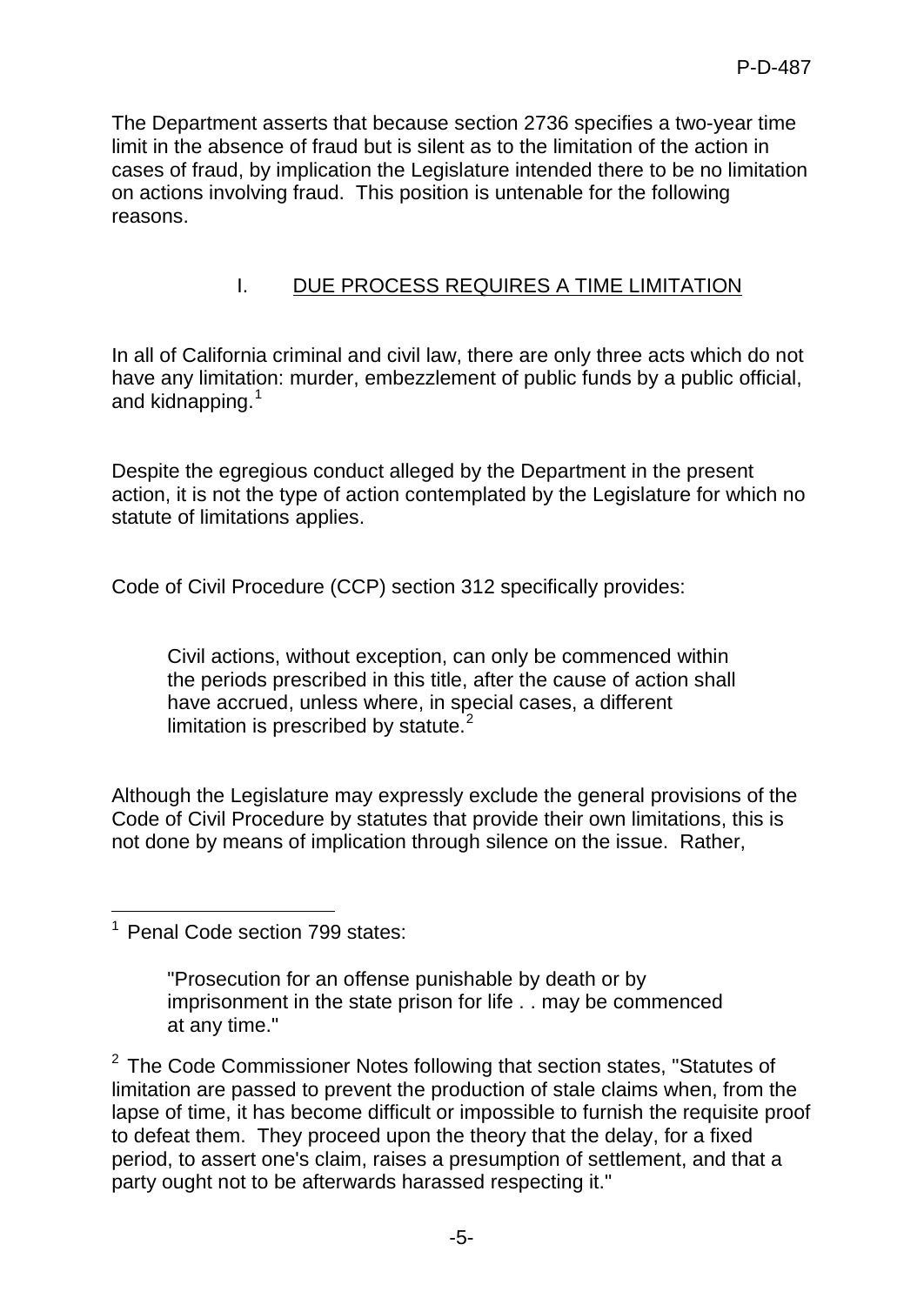it is done only by express exclusion, as is common in the Revenue and Taxation Code. (See 3 Witkin, California Procedure, 4<sup>th</sup> edition, Actions, "Scope of Limitation Statutes," section 420; and Revenue Code 177(c)).

EDD asserts that the fact that the Legislature did not specifically refer to the Code of Civil Procedure in enacting Unemployment Insurance Code section 2736 means that there is no limitation on an action for notice of overpayment based on fraud. But see 9 Witkin, Cal. Proc. (4th) Administrative Proceeding, "Statutes of Limitations," section 110, which states:

"In the absence of special statutes, the general statute of limitations apply to review of administrative decisions."

We reject EDD's initial argument. A statute of limitations must apply, and the next question is which statute is applicable.<sup>[3](#page-5-0)</sup>

## II. ACTIONS FOR RECOVERY OF MONEY PAID DUE TO FRAUD ARE SUBJECT TO THE THREE-YEAR LIMITATION PERIOD SET FORTH IN CODE OF CIVIL PROCEDURES CODE SECTION 338(d)

Code of Civil Procedure Section 338(d) specifically provides for a three year statute of limitations for an action for relief on the ground of fraud or mistake. "The cause of action in that case is not deemed to have accrued until the discovery, by the aggrieved party, of the facts constituting the fraud or mistake."

Because the substance of this action is recovery of money paid due to fraud, the three-year limitation set forth in the Code of Civil Procedure applies.

<span id="page-5-0"></span> $\overline{a}$  $3$  Further, Unemployment Insurance Code section 2125 does specifically provide a four-year limitation period after discovery of the offense for actions against individuals who falsely certify the medical condition of any person in order to obtain disability insurance benefits, in violation of Code section 2116.

To argue that the masterminds of the criminal conspiracy are protected by the four-year limitation, while the claimants, who were not prosecuted criminally, have no limitation period for a civil action, is an untenable position and a violation of due process, which the Legislature could not have intended.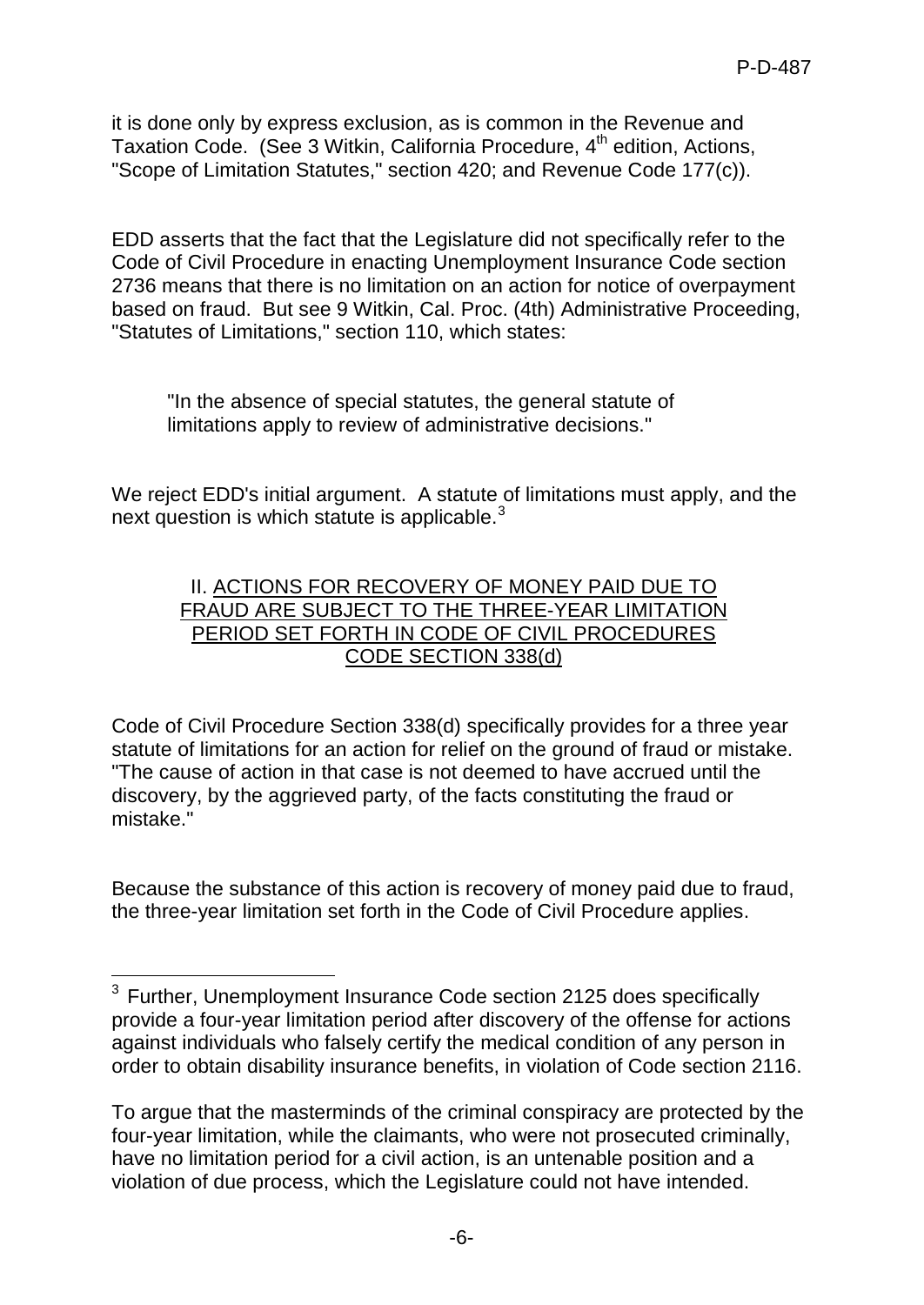In Creditors Collection Service of Orange County v. Castaldi (1995) 38 Cal.App. $4^{\text{th}}$  1039, 45 Cal.Rptr.  $2^{\text{d}}$  511, the court held a bank's action against a former customer for repayment of money mistakenly kept by the customer was subject to CCP Section 338(d) for the three year statute of limitation for actions for relief based on grounds of fraud or mistake. The substance of the action was recovery of money paid to the customer by mistake, and since a specific limitations provision prevails over a more general provision, the threeyear limitation applies from the time the aggrieved party discovered the facts constituting the fraud.

That this action involves the recovery of money cannot be gainsaid, in light of EDD's issuance of the Notices of Overpayment coupled with the accusation that the claimant received the money due to a false statement. Since EDD' s actions are subject to the three-year statute, the next question is when the statute began to run.

III. THE THREE-YEAR LIMITATION PERIOD BEGAN TO RUN FROM THE TIME THE DEPARTMENT KNEW, OR SHOULD HAVE KNOWN,OF THE FACTS CONSTITUTING THE FRAUD

In order to resolve the issue in the instant case, it must be determined when EDD discovered (or should have discovered) the facts constituting the fraud.

EDD asserts that it is only upon the final conviction of the chiropractor and the office manager that it could be aware of the full scope of fraudulent conspiracy and be able to evaluate each claimant's involvement in the scheme to defraud. However, case law does not support this position.

In holding that California's three-year statute of limitations for fraud commences when the parties discover or could have discovered the fraud with the exercise of reasonable diligence, the court in Eckstein v Balcor Film Investors, (7th Cir.1993) 8 F.3d 1121 states at p. 1128:

Victims of fraud usually discover the problem long before the wrongdoer stands up and confesses. Plaintiff's position amounts to an assertion that the time to sue does not start until the extent of the injury becomes clear. But the question under California law is when the investors discovered (or should have discovered) the deceit, not when the full consequences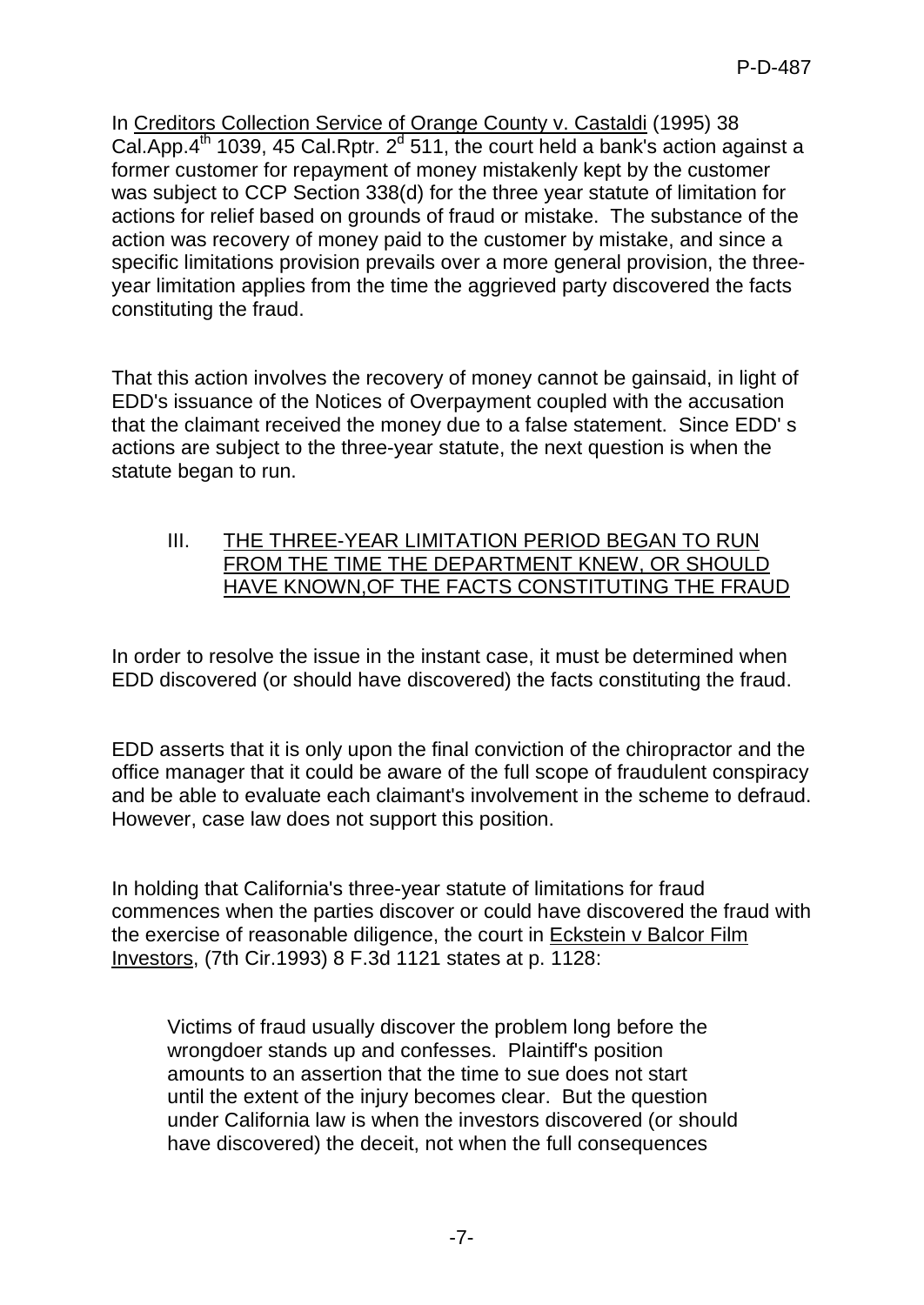of that deceit are felt. An investor can be defrauded before any loss is realized. Discovery of the fraud means the discovery of the misrepresentation. Investors must bring their claims as soon as they become aware of the misrepresentations or omissions, instead of waiting.... .

In March 1992, a search warrant was issued and served on the chiropractor's office, as well as other residential locations of the doctor and staff running the chiropractic clinic.

Penal Code section 1525 provides:

A search warrant cannot be issued but upon probable cause.

In November 1992, following the seizure of all documents in March 1992, a report was made by EDD to the Santa Clara County District Attorney's Office, which resulted in a 47-page grand jury indictment against the chiropractor, the office manager, and other office staff and related individuals, in April 1993.

EDD issued the notices of determination and overpayment to each and every claimant who had filed a claim for disability insurance benefits certified by Dr. Szalay during the entire period in question.

There is no evidence that the information used to issue the determinations and assess the overpayments was any different from the evidence used to obtain the criminal indictments against the doctor and the office manager in April 1993. EDD was in possession of the information before it turned it over the District Attorney's office. Although EDD now asserts that it had limited access to the evidence after it was given to the District Attorney, there is no reason why EDD could not have requested or retained copies for its own use until the evidence was released by the DA.

EDD had sufficient probable cause regarding fraudulent claims to obtain a search warrant and seize all the medical files in March 1992, yet it chose not to proceed against individual claimants. EDD had sufficient information regarding the fraudulent claims in November 1992 to make a report to the Santa Clara County District Attorney's Office, resulting in the April 1993 grand jury indictment of the doctor and the office manager.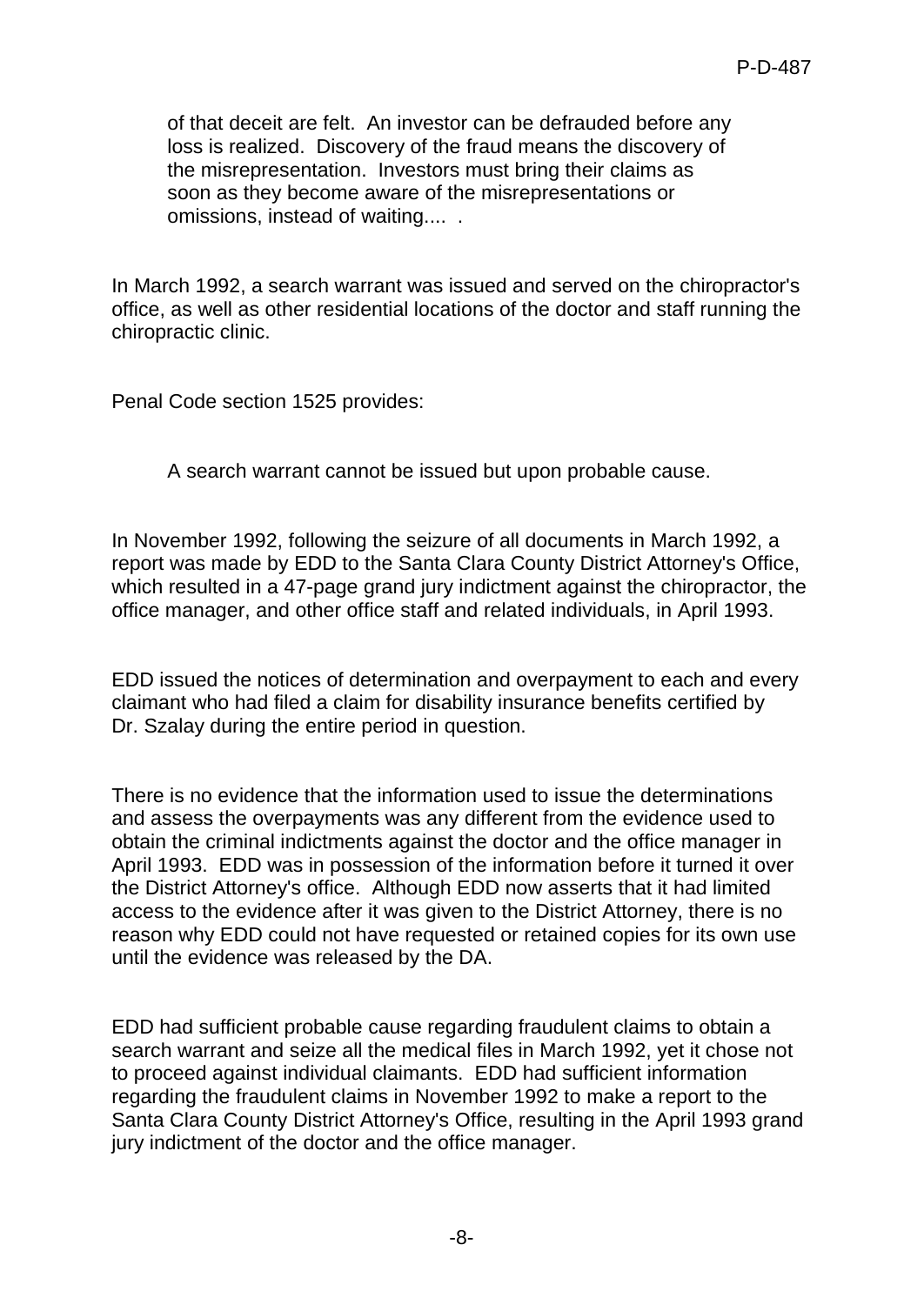Despite all these investigations and indictments, EDD chose not to proceed against individual claimants until January 1998.

EDD made a policy decision not to pursue the administrative actions until completion of the criminal actions, specifically the conviction of DeMedeiros, a conviction that is currently on appeal. However, for purposes of disability insurance law, the key person in claim filing, besides the claimant, is the certifying physician. Once Szalay was indicted, or at the least convicted, there was no reason for EDD to wait. Even if one assumes EDD waited so as not to jeopardize DeMedeiros' trial, that cannot explain why notices were still not sent to claimants until nearly three years later. No further investigations were ongoing, no new information was coming forth. Indeed, the notices of determination and overpayment were based on the very same information that was gathered as far back as 1992.

There was no legal reason that the notices could not have been issued to each of the claimants in 1993, following the grand jury indictment of the chiropractor and the office manager. EDD, simply put, made a conscious choice not to proceed until later.

In an action by a county to obtain reimbursement of payments made by the county under the Aid to Families with Dependent Children program, the court held the action was subject to the three-year limitation period set forth in CCP Section 338 Subdivision 1, and that defendant was therefore not liable for payment made by the county more than three years prior to initiating the action. San Mateo County v. Booth (1982) 135 Cal App. 3d 388, 185 Cal.Rptr.349.

Similarly, in People v. Bell (1996) 45 Cal. App.  $4<sup>th</sup>$  1030, 3 Cal.Rptr. $2<sup>d</sup>$  156, the court explains the limitation regarding the discovery of the offense as follows:

The statute commences to run after one has knowledge of facts sufficient to make a reasonably prudent person suspicious of fraud [In this case, forgery and filing a false document] thus putting him on inquiry.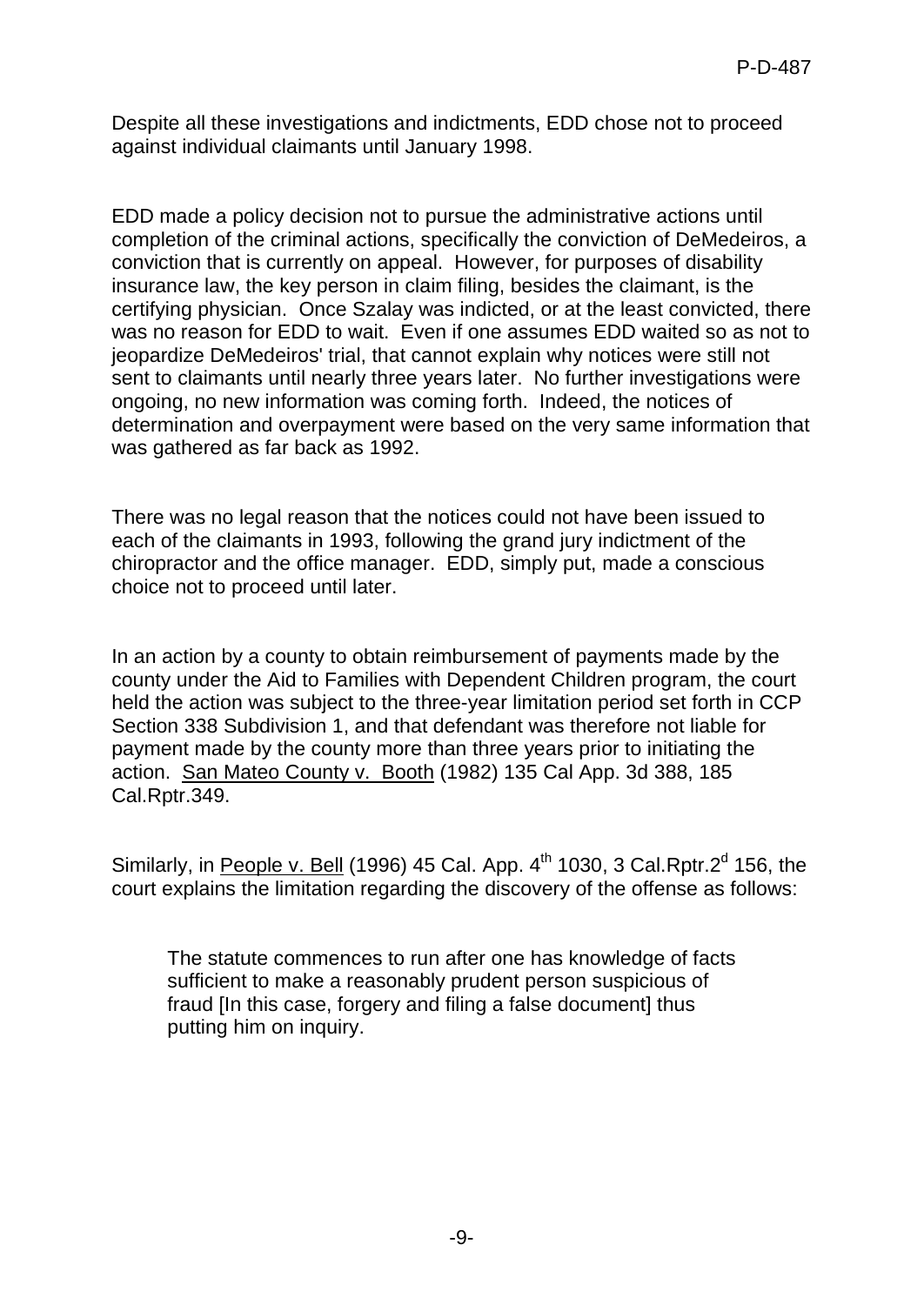Finally, see Harley-Davidson Motor Company Inc. v. Custom Cycle Delight, Inc. (1982), 664 F.  $2<sup>d</sup>$  1371, in which the plaintiff contended that it did not discover the defendant's participation in the conspiracy until the defendant had pleaded guilty to Federal criminal charges.

The court noted that under California case law, if the plaintiff knew of the government's criminal charges against the defendant, that would constitute constructive notice of the defendant's participation in the fraud. Here, EDD knew of the indictments when they were issued.

As the case law cited above clearly establishes, the limitation period began to run from the time EDD knew, or should have known, of the fraudulent claims. Construing the facts in this case in the light most favorable to EDD, they had cause to be suspicious of the filing of fraudulent claims no later than the April 1993 indictment of the key participants of the criminal conspiracy.

Thus, the notices to the claimants should have been issued no later than April 1996 in order to meet the three-year statute of limitations.

> IV. ASSUMING ARGUENDO THAT CODE OF CIVIL PROCEDURE SECTION 343 APPLIES, THE FOUR-YEAR STATUTE OF LIMITATIONS BEGAN TO RUN NO LATER THAN THE DISCOVERY OF THE OFFENSE

Code of Civil Procedure, section 343, provides:

An action for relief not hereinbefore provided for must be commenced within four years after the cause of action accrues.

EDD argues that, if the Board rejects its position that no statute of limitations applies, then this matter is governed by CCP section 343. However, section 343 applies only to actions not covered in the proceeding sections of the Code of Civil Procedure. McAdams v. McElroy (1976) 62 Cal. App. 3d 985, 133 Cal.Rptr.637.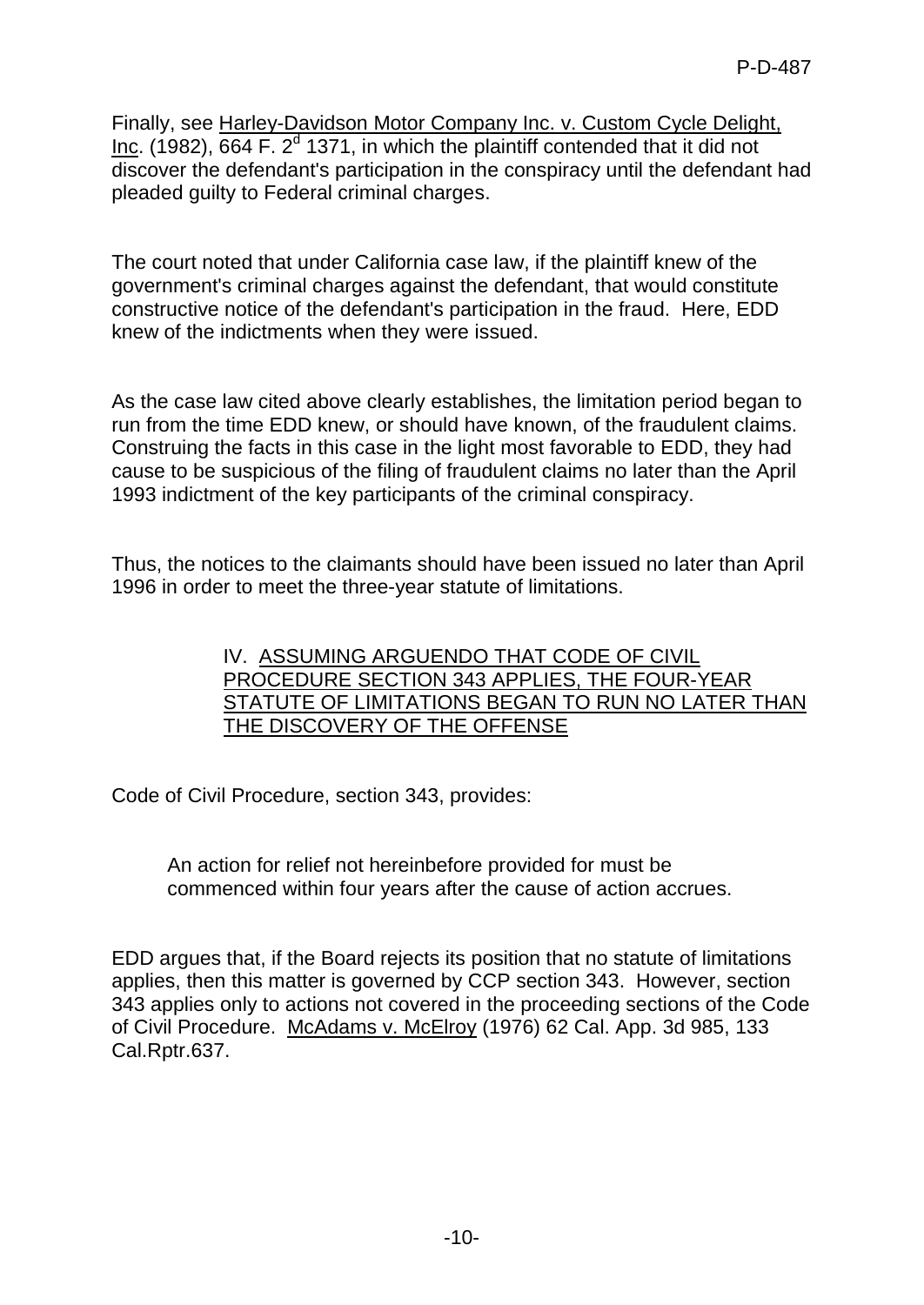As discussed above, the Board has concluded that the three year statute of limitations set forth in CCP Section 338(d) for recovery of money on the ground of fraud is applicable, and the specific limitations provision would prevail over the more general catch-all provision as set forth in Section 343.

However, assuming arguendo that the four-year limitation applied, it must next be determined when the cause of action in the present case "accrued."

"The cause of action ordinarily accrues when, under the substantive law, the wrongful act is done and the obligation or liability arises, i.e., when a suit may be brought." 3 Witkin Cal. Proc.4th, Actions, "What Constitutes Accrual," section 459.

Again, the Department's position that the cause of action did not accrue until the principals in the conspiracy were convicted is untenable.

The cause of action is based on the alleged fraudulent filing of disability insurance claims in 1989 through 1992. The chiropractor's office was closed as of June 1, 1992. Grand jury indictments were issued in April of 1993. The liability, of course, arose long before final conviction, as did the accrual of the cause of action.

Ultimately, EDD issued its notices of determination and overpayment only after four years had elapsed from the filing of the indictments. The public policy against stale claims for which evidence has become unreliable through lapse of time, lost physical or documentary evidence, and faded memories requires a finding that the statute of limitations has run, at the very latest, in April 1997. (See article entitled 'Statute of Limitations Choices," (1986) 23 San Diego Law Review, 833; also "Making Sense out of the California Criminal Statute of Limitations." Gerald F. Uleman (1983) 15 Pacific Law Journal 35.)